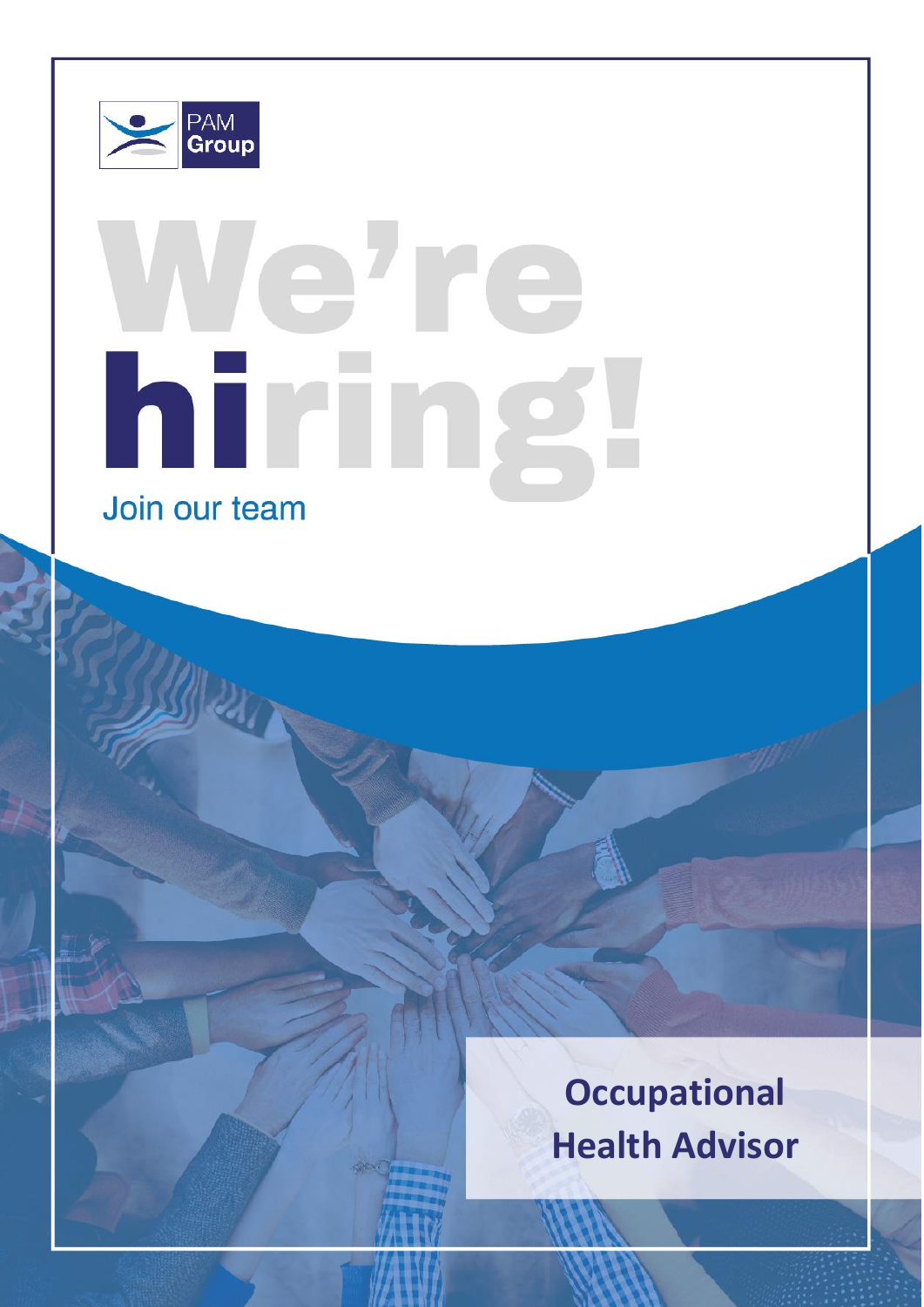

## **Overview**

Occupational Health Advisor Lincoln – Homebased with Travel to multiple clients sites 4 days a week

# **About Us**

PAM Group is a highly experienced Health and Wellbeing Specialist providing services to more than 450,000 employees across the UK in both the public and private sector. PAM Group is recruiting for growth. We have an exciting business plan and we are looking to recruit professional, talented and committed Occupational Health professionals from a variety of disciplines to join our business to help us achieve our growth plans with new and existing clients in our portfolio.

We'd like to talk to interested Occupational Health professionals about opportunities to join PAM Group and be part of our continuing success story.

### **Role**

PAM has a diverse client portfolio and provides a stimulating work environment for its Occupational Health Advisors. We have the flexibility to provide work that fits with your career development and aspirations as well as your home life. No two days need look the same unless you want them to! The provision of training via our PAM Academy is second to none, and we foster team and partnership working where talent can shine- and is always rewarded.

As an Occupational Health Advisor at PAM you can work from home, from a PAM clinic or on a client site. You will undertake case management and produce management reports. Depending on your skills and experience you may undertake case conferences, absence reviews and case reviews. You will be supported 100% by you line manager, the regional management team and PAM Academy.

Your continuing professional development is really important to us, our in-house PAM Academy provides opportunities to learn and grow and we have a strong track record of investing in a wide range of qualifications and education programmes to help you further your career with us.

# **About You**

- ❖ Registered General Nurse
- ❖ Hold a valid NMC Pin
- ❖ Hold an Occupational Health Qualification, either certificate, degree or diploma
- ❖ Have experience of working with in Occupational Health role
- ❖ Effective communicator with strong listening and empathetic skills as well as the ability to influence and engage with others.
- ❖ Have experience dealing with complex health issues
- ❖ Effective Report Writing Skills
- ❖ Great Communication skills

If you're looking for your next career move and are wanting to work with a rewarding company, please get in touch with our Recruitment department for a confidential chat about joining the PAM Team. [Recruitment@pamgroup.co.uk](mailto:Recruitment@pamgroup.co.uk)